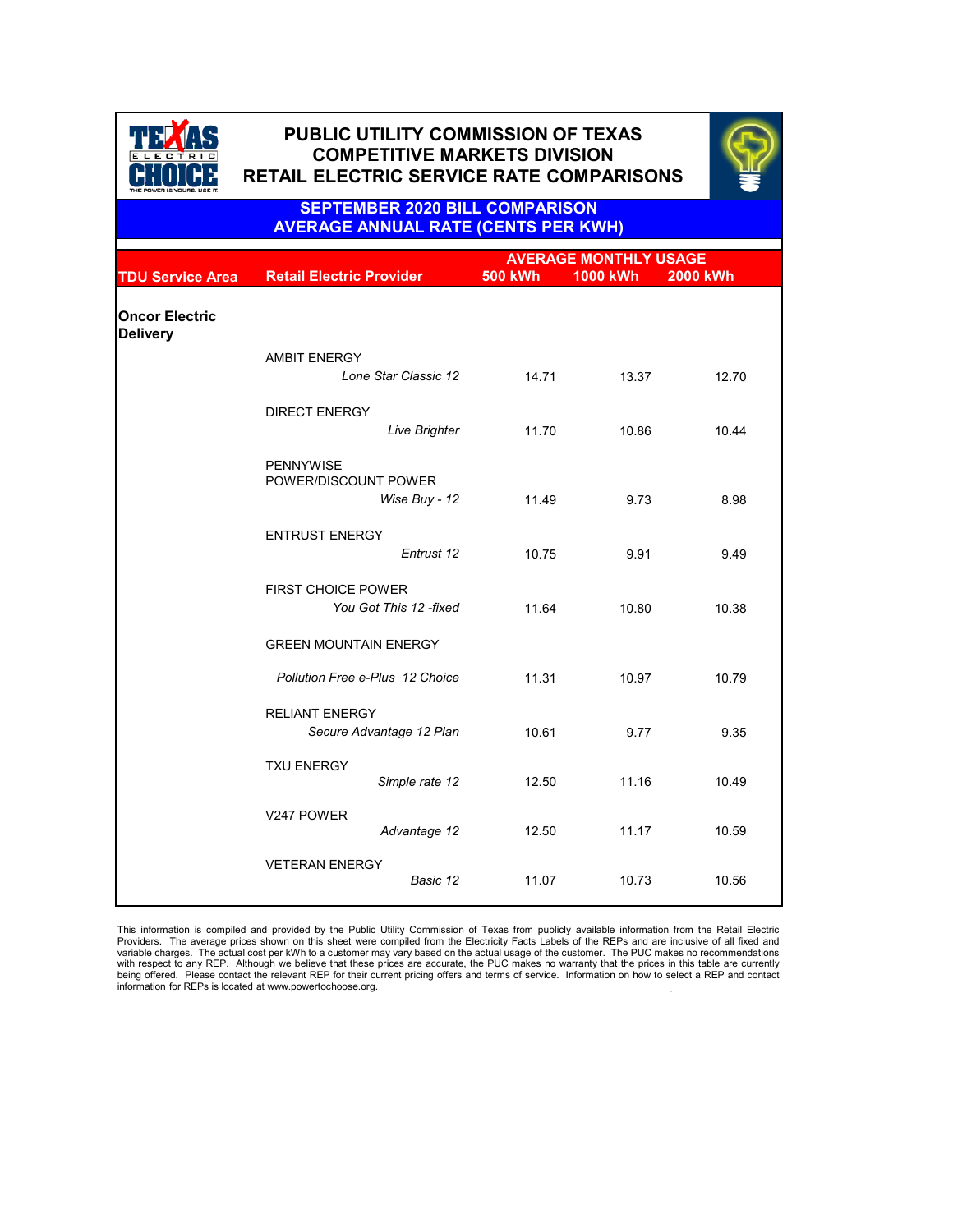|                                                      |                                                   | <b>AVERAGE MONTHLY USAGE</b> |                 |                 |
|------------------------------------------------------|---------------------------------------------------|------------------------------|-----------------|-----------------|
| <b>TDU Service Area</b>                              | <b>Retail Electric Provider</b>                   | <b>500 kWh</b>               | <b>1000 kWh</b> | <b>2000 kWh</b> |
|                                                      |                                                   |                              |                 |                 |
| <b>CenterPoint Energy</b><br><b>Houston Electric</b> |                                                   |                              |                 |                 |
|                                                      | <b>AMBIT ENERGY</b>                               |                              |                 |                 |
|                                                      | Lone Star Classic 12                              | 14.85                        | 13.41           | 12.70           |
|                                                      | <b>DIRECT ENERGY</b>                              |                              |                 |                 |
|                                                      | Live Brighter 12                                  | 12.60                        | 11.67           | 11.20           |
|                                                      | PENNYWISE POWER/DISCOUNT POWER                    |                              |                 |                 |
|                                                      | Wise Buy - 12                                     | 10.29                        | 9.85            | 9.63            |
|                                                      | <b>ENTRUST ENERGY</b>                             |                              |                 |                 |
|                                                      | Entrust 12                                        | 11.50                        | 10.56           | 10.10           |
|                                                      | <b>FIRST CHOICE POWER</b>                         |                              |                 |                 |
|                                                      | You Got This 12                                   | 13.06                        | 12.12           | 11.66           |
|                                                      | <b>GREEN MOUNTAIN ENERGY</b>                      |                              |                 |                 |
|                                                      | <b>Pollution Free e-Plus 12 Choice</b>            | 12.16                        | 11.72           | 11.50           |
|                                                      | <b>RELIANT ENERGY</b><br>Secure Advantage 12 Plan | 11.46                        | 10.52           | 10.05           |
|                                                      | <b>TXU ENERGY</b>                                 |                              |                 |                 |
|                                                      | Simple Rate 12                                    | 13.67                        | 12.23           | 11.51           |

| V247 POWER            | Advantage 12 | 13.10 | 11.68 | 11.05 |
|-----------------------|--------------|-------|-------|-------|
| <b>VETERAN ENERGY</b> | Basic 12     | 14.13 | 12.28 | 11.48 |

This information is compiled and provided by the Public Utility Commission of Texas from publicly available information from the Retail Electric Providers. The average prices shown on this sheet were compiled from the Electricity Facts Labels of the REPs and are inclusive of all fixed and variable charges. The actual cost per kWh to a customer may vary based on the actual usage of the customer. The PUC makes no recommendations with respect to any REP. Although we believe that these prices are accurate, the PUC makes no warranty that the prices in this table are currently being offered. Please contact the relevant REP for their current pricing offers and terms of service. Information on how to select a REP and contact information for REPs is located at www.powertochoose.org.



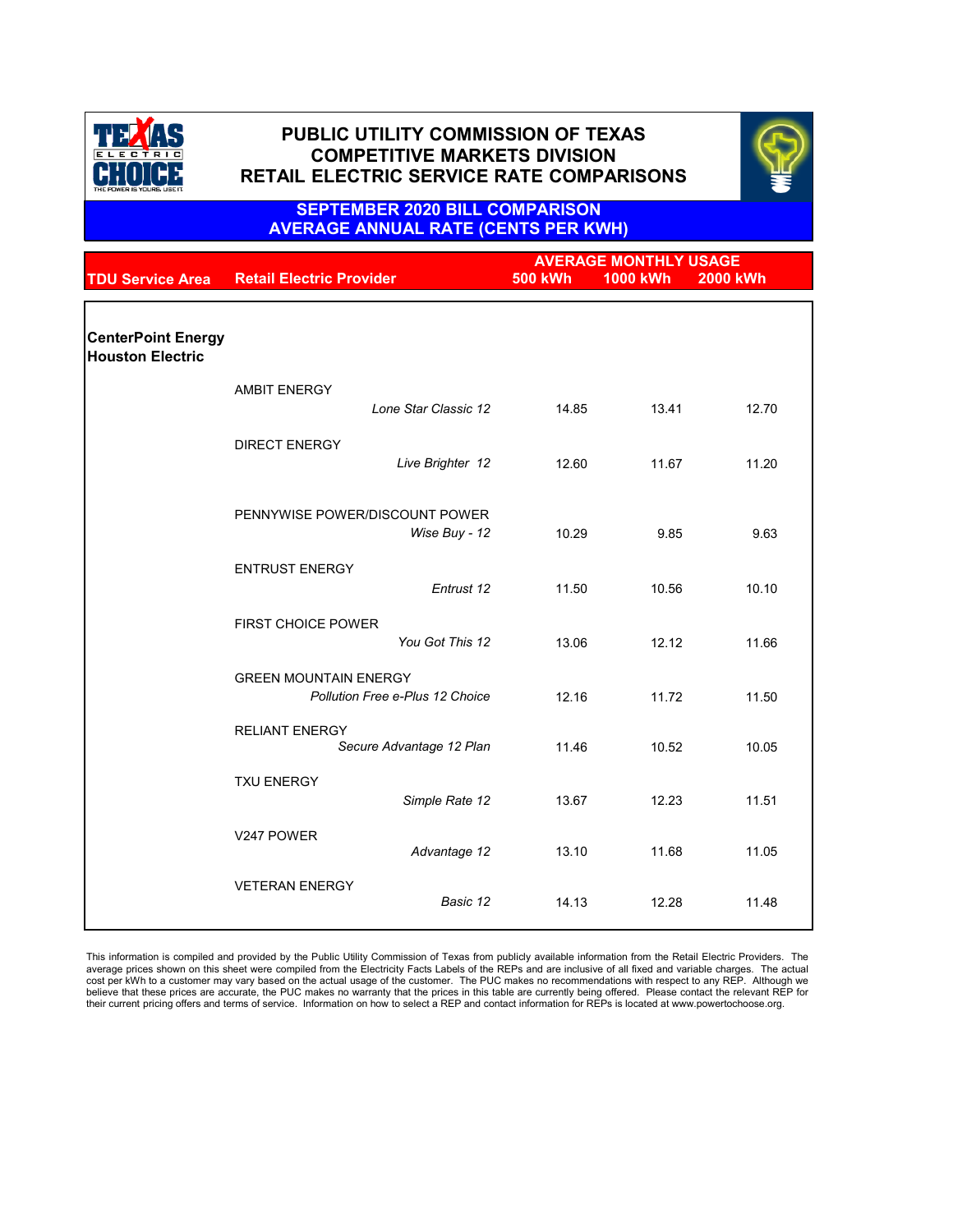|                                         |                                                                 | <b>AVERAGE MONTHLY USAGE</b> |                 |                 |  |
|-----------------------------------------|-----------------------------------------------------------------|------------------------------|-----------------|-----------------|--|
|                                         | <b>TDU Service Area Retail Electric Provider</b>                | <b>500 kWh</b>               | <b>1000 kWh</b> | <b>2000 kWh</b> |  |
| <b>Texas-New Mexico</b><br><b>Power</b> |                                                                 |                              |                 |                 |  |
|                                         | <b>AMBIT ENERGY</b>                                             |                              |                 |                 |  |
|                                         | Lone Star Select One-Year                                       | 15.77                        | 13.99           | 0.00            |  |
|                                         | <b>DIRECT ENERGY</b>                                            |                              |                 |                 |  |
|                                         | Live Brighter 12                                                | 14.08                        | 12.80           | 12.16           |  |
|                                         | PENNYWISE POWER /<br><b>DISCOUNT POWER</b>                      |                              |                 |                 |  |
|                                         | Wise Buy - 12                                                   | 11.51                        | 10.72           | 10.33           |  |
|                                         | <b>ENTRUST ENERGY</b>                                           |                              |                 |                 |  |
|                                         | Entrust 12                                                      | 12.87                        | 11.59           | 10.95           |  |
|                                         | <b>FIRST CHOICE POWER</b>                                       |                              |                 |                 |  |
|                                         | You Got This 12                                                 | 13.06                        | 12.12           | 11.66           |  |
|                                         | <b>GREEN MOUNTAIN ENERGY</b><br><b>Pollution Free e-Plus 12</b> | 13.37                        | 12.59           | 12.19           |  |
|                                         | <b>RELIANT ENERGY</b>                                           |                              |                 |                 |  |
|                                         | Secure Advantage 12 Plan                                        | 12.68                        | 11.39           | 10.75           |  |
|                                         | <b>TXU ENERGY</b>                                               |                              |                 |                 |  |
|                                         | Simple Rate 12                                                  | 14.57                        | 12.79           | 11.90           |  |
|                                         | V247                                                            |                              |                 |                 |  |
|                                         | Advantage 12                                                    | 14.68                        | 13.19           | 12.45           |  |

| <b>VETERAN ENERGY</b> |          |       |       |       |
|-----------------------|----------|-------|-------|-------|
|                       | Basic 12 | 15.44 | 13.33 | 12.28 |
|                       |          |       |       |       |

This information is compiled and provided by the Public Utility Commission of Texas from publicly available information from the Retail Electric Providers. The average prices shown on this sheet were compiled from the Electricity Facts Labels of the REPs and are inclusive of all fixed and variable charges. The actual cost per kWh to a customer may vary based on the actual usage of the customer. The PUC makes no recommendations with respect to any REP. Although we believe that these prices are accurate, the PUC makes no warranty that the prices in this table are currently being offered. Please contact the relevant REP for their current pricing offers and terms of service. Information on how to select a REP and contact information for REPs is located at www.powertochoose.org.



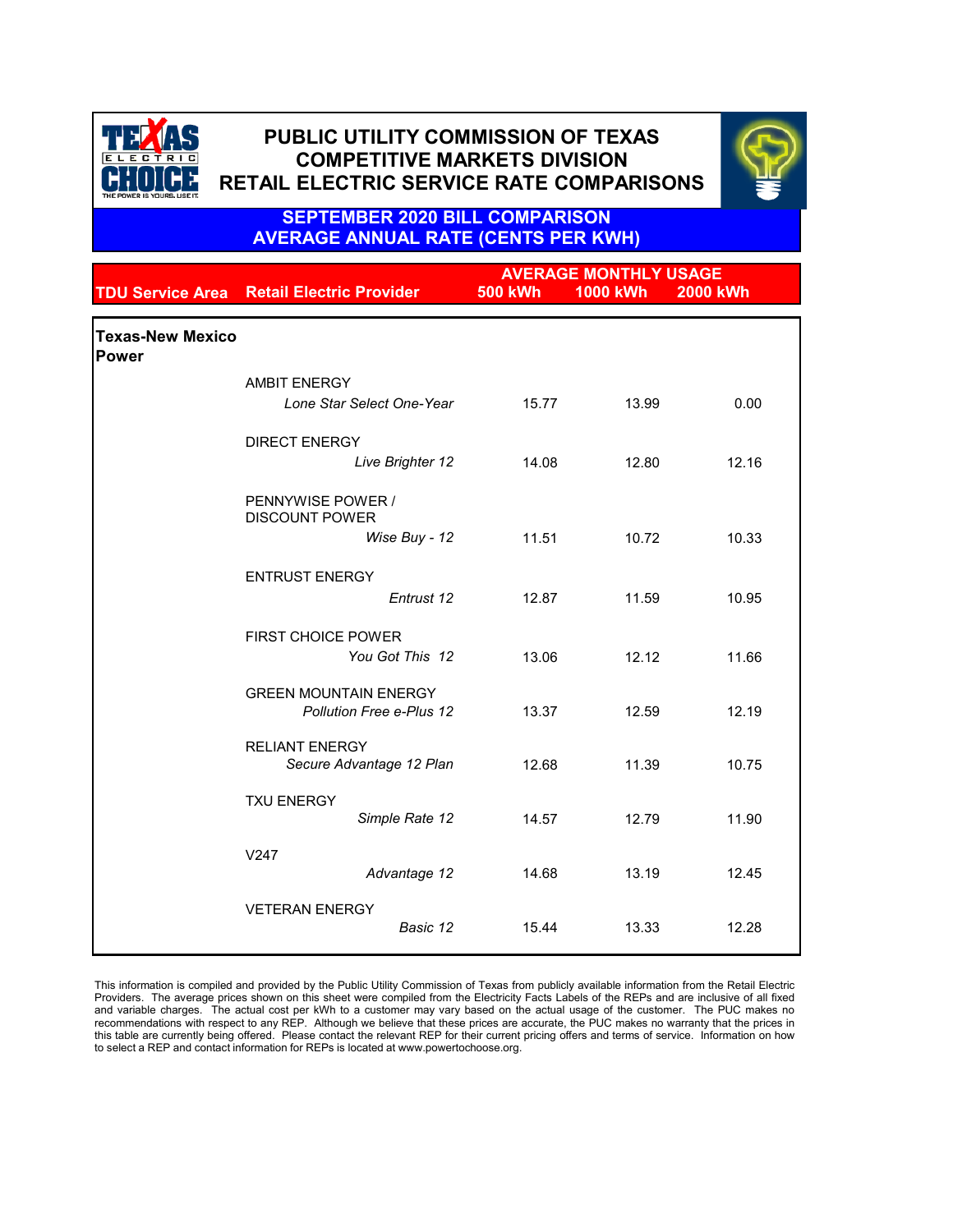|                          |                                            | <b>AVERAGE MONTHLY USAGE</b> |                 |                 |
|--------------------------|--------------------------------------------|------------------------------|-----------------|-----------------|
| <b>TDU Service Area</b>  | <b>Retail Electric Provider</b>            | <b>500 kWh</b>               | <b>1000 kWh</b> | <b>2000 kWh</b> |
|                          |                                            |                              |                 |                 |
| <b>AEP Texas Central</b> |                                            |                              |                 |                 |
|                          | <b>AMBIT ENERGY</b>                        |                              |                 |                 |
|                          | Lone Star Select One-Year                  | 14.84                        | 13.41           | 12.70           |
|                          | <b>CPL RETAIL ENERGY</b>                   |                              |                 |                 |
|                          | <b>Price Protection Plan 12</b>            | 12.74                        | 11.82           | 11.35           |
|                          | <b>DIRECT ENERGY</b>                       |                              |                 |                 |
|                          | Live Brighter 12                           | 12.24                        | 11.32           | 10.85           |
|                          | PENNYWISE POWER / DISCOUNT<br><b>POWER</b> |                              |                 |                 |
|                          | Wise Buy - 12                              | 10.27                        | 9.84            | 9.63            |
|                          | <b>ENTRUST ENERGY</b>                      |                              |                 |                 |
|                          | Entrust 12                                 | 11.44                        | 10.51           | 10.05           |
|                          | <b>FIRST CHOICE POWER</b>                  |                              |                 |                 |
|                          | You Got This 12                            | 12.24                        | 11.31           | 10.85           |
|                          | <b>GREEN MOUNTAIN ENERGY</b>               |                              |                 |                 |
|                          | <b>Pollution Free e-Plus 12</b>            | 12.13                        | 11.70           | 11.49           |
|                          | <b>RELIANT ENERGY</b>                      |                              |                 |                 |
|                          | Secure Advantage 12 Plan                   | 11.44                        | 10.51           | 10.05           |
|                          | <b>TXU ENERGY</b>                          |                              |                 |                 |
|                          | Simple Rate 12                             | 13.64                        | 12.22           | 11.50           |
|                          | V247 Power                                 |                              |                 |                 |
|                          | Advantage 12                               | 13.34                        | 12.21           | 11.65           |
|                          | <b>VETERAN ENERGY</b>                      |                              |                 |                 |
|                          | Basic 12                                   | 11.92                        | 11.50           | 11.28           |
|                          |                                            |                              |                 |                 |

This information is compiled and provided by the Public Utility Commission of Texas from publicly available information from the Retail Electric Providers. The average prices shown on this sheet were compiled from the Electricity Facts Labels of the REPs and are inclusive of all fixed and variable charges. The actual cost per kWh to a customer may vary based on the actual usage of the customer. The PUC makes no recommendations with respect to any REP. Although we believe that these prices are accurate, the PUC makes no warranty that the prices in this table are currently being offered. Please contact the relevant REP for their current pricing offers and terms of service. Information on how to select a REP and contact information for REPs is located at www.powertochoose.org.